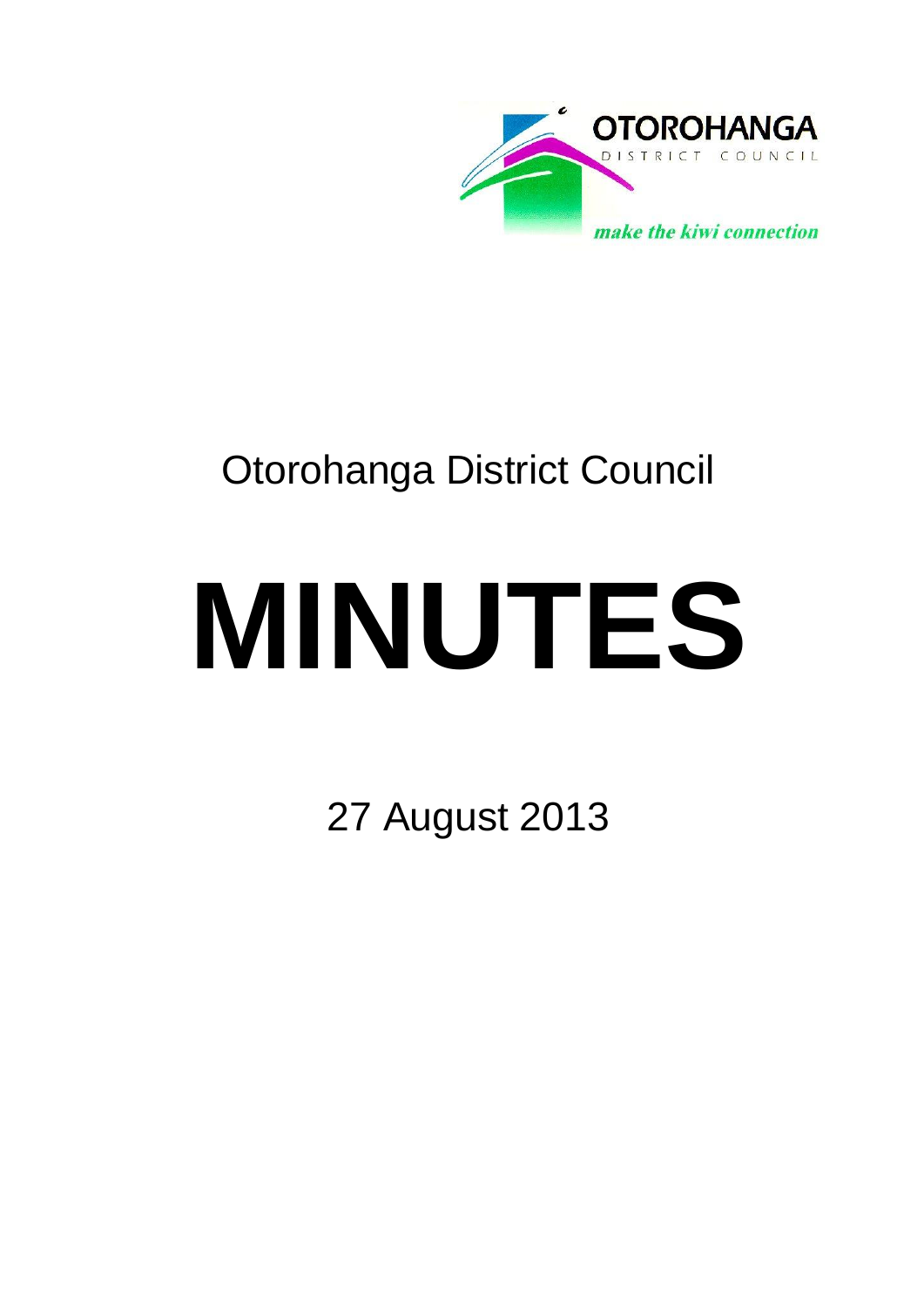## **OTOROHANGA DISTRICT COUNCIL**

27 August 2013

Minutes of an ordinary meeting of the Otorohanga District Council held in the Council Chambers, Maniapoto St, Otorohanga on Tuesday 27 August 2013 commencing at 10.02am.

# **MINUTES**

Minutes are unconfirmed and subject to amendment at the next meeting of Council.

#### **ORDER OF BUSINESS:**

| <b>ITEM</b>                                       | <b>PRECIS</b>                                    | <b>PAGE</b> |
|---------------------------------------------------|--------------------------------------------------|-------------|
| <b>PRESENT</b>                                    |                                                  | 1           |
| IN ATTENDANCE                                     |                                                  |             |
| <b>APOLOGIES</b>                                  |                                                  |             |
| <b>OPENING PRAYER</b>                             |                                                  |             |
| <b>ITEMS TO BE CONSIDERED IN GENERAL BUSINESS</b> |                                                  |             |
| <b>CONFIRMATION OF MINUTES - 6 AUGUST 2013</b>    |                                                  |             |
| <b>REPORTS</b>                                    |                                                  |             |
| Item $383$                                        | OTOROHANGA COMMUNITY BOARD MINUTES 8 AUGUST 2013 |             |
| Item 384                                          | ROUTINE ENGINEERING REPORT                       | 2           |
| Item $385$                                        | LOAN RAISING 2013/14                             | 3           |
| <b>GENERAL</b>                                    |                                                  | 4           |
| <b>MEETING CLOSURE</b>                            |                                                  | 6           |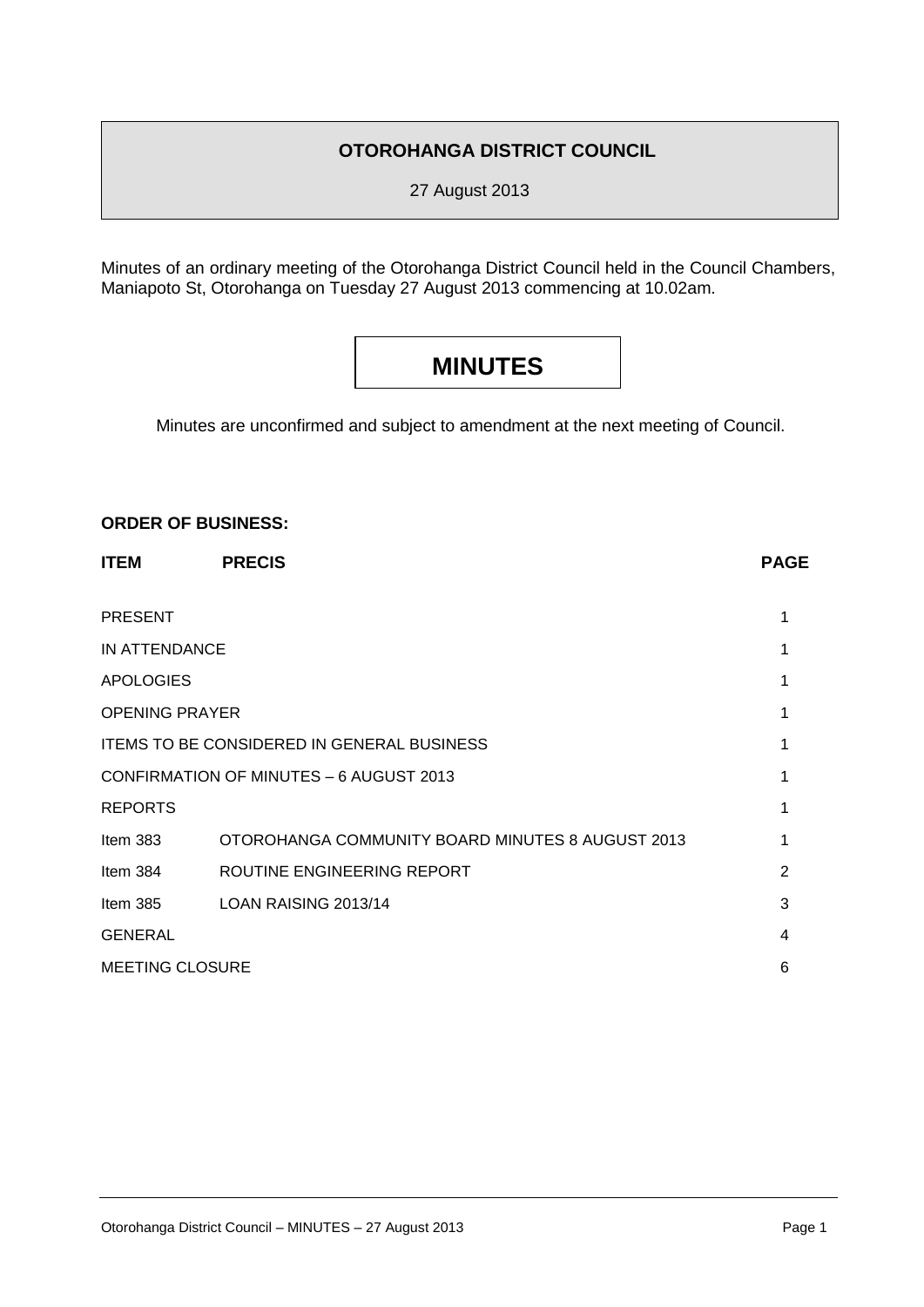#### **PRESENT**

Mr DF Williams (Mayor), Crs MM Baxter, S Blackler (attended at 10.03am), RM Johnson, AG Ormsby, KC Phillips, DM Pilkington and RJ Prescott.

#### **IN ATTENDANCE**

Messrs DC Clibbery (Chief Executive & Engineering Manager), GD Bunn (Finance & Administration Manager), AR Loe (Environmental Services Manager) and CA Tutty (Governance Supervisor).

#### **OPENING PRAYER**

His Worship read the Opening Prayer.

#### **APOLOGY**

**Resolved** that the apology received from Cr S Blackler for lateness, be sustained.

#### **Cr Pilkington / Cr Baxter**

#### **CR BLACKLER**

Cr Blackler attended the meeting at 10.03am.

#### **CONFIRMATION OF MINUTES – 6 AUGUST 2013**

**Resolved** that the minutes of the meeting of the Otorohanga District Council held on 6 August 2013, as previously circulated, be approved as a true and correct record of that meeting.

#### **Cr Phillips / Cr Ormsby**

#### **REPORTS**

#### **Item 383 OTOROHANGA COMMUNITY BOARD MINUTES - 8 AUGUST 2013**

#### **Resolved**

That the minutes of the meeting of the Otorohanga Community Board held on 8 August 2013 be received.

#### **Cr Prescott / Cr Ormsby**

#### **MATTERS ARISING**

#### **Item 142 Parks & Reserves Budget**

Cr Pilkington queried the re-allocation of a budgeted amount to another project and asked how this fits in with Council's policy of 'not spending the savings'. The Chief Executive advised that the budgeted funds were set aside for the piping of the former Croquet Club grounds drain however, only the installation of novaflow was required. He said the Board had therefore in effect lost a project and agreed to transfer the funds to install an extension to the existing basketball half-court at the Reg Brett Reserve. He said the amount of funding totaled around \$9000. Cr Pilkington queried whether Council still has the policy of 'not spending the savings' and reported that the Parks & Reserves budget is District Funded. The Chief Executive replied that Council is still adhering to the principle of the policy.

Cr Pilkington submitted her apology to the Board for not being able to attend the meeting whereat this request was considered.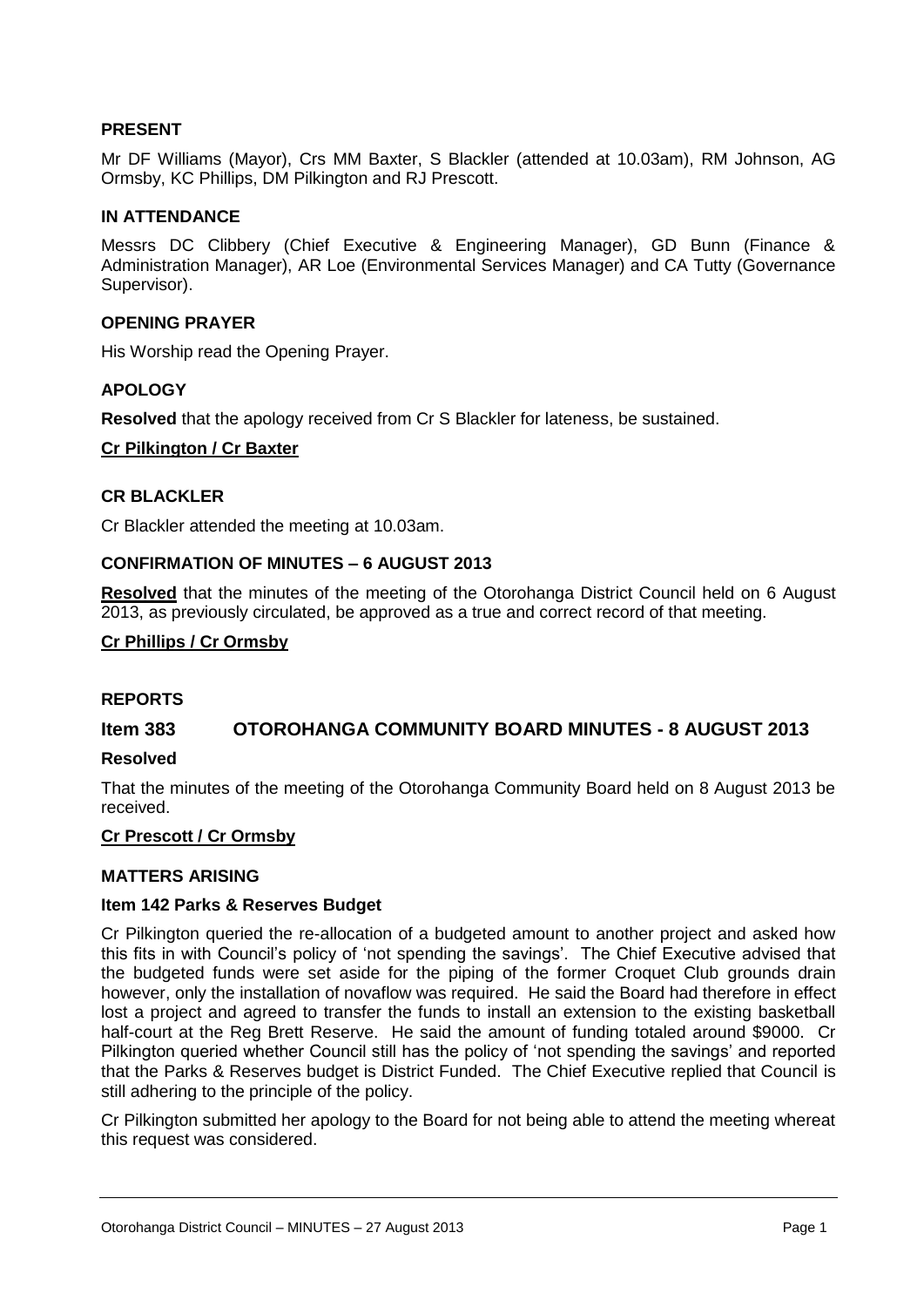#### **Item 141 Wastewater Pond Aeration Improvements**

In reply to Cr Baxter regarding the increase in charges to discharge septic tank waste, the Engineering Manager advised that the proposed charges have been put in place to recover the cost of improvements in order for the discharged effluent to meet the Waikato Regional Council's (WRC) requirements. Cr Blackler queried whether there is a procedure in place for the dumping of waste by Contractors. The Engineering Manager replied that a process was put in place in around 2005 however, this had not been effectively monitored. He said it is now necessary to obtain confirmation of where the waste is coming from.

His Worship expressed the opinion that the dump station is located in the wrong place and it is only a matter of time before Council receives serious complaints. Cr Ormsby agreed with His Worship's comments and highlighted the costs incurred in pumping the waste to the oxidation ponds. He said a sum should be budgeted for to correct the present situation. The Engineering Manager advised that there is also an issue of gaining access to the oxidation ponds for this purpose. His Worship suggested that this matter could be flagged as to the practicality of the present site and for consideration to be given to providing a dump facility elsewhere. In reply to Cr Johnson regarding additional charges for receiving waste from outside the area, the Engineering Manager replied that this is already in place. He said there is also a limited amount a Contractor can bring in from outside the District.

#### **Item 384 ROUTINE ENGINEERING REPORT**

#### **Discussion**

The Contracts Engineer (Road Maintenance) attended the meeting and presented that part of the Routine Engineering Report relating to Road Maintenance matters.

The Engineer confirmed, in reply to Cr Pilkington, that the estimated total of repair costs of \$82,000 following storm damage is the total cost and that the subsidy has been applied for. In reply to Cr Phillips regarding the two slumped sites on Honikiwi Road, the Engineer advised that these would cost in the vicinity of \$50-60,000 to repair. Cr Phillips also referred to pavement deterioration at the top of the gorge on Lurman Road and also on Tahaia Road. Cr Blackler reported that road users are very pleased with the work being carried out by the Inframax crew, in particular to the cleaning and replacement of roadside maker pegs and signage and completing culvert works.

The Engineering Manager then continued with the presentation of the remainder of the report relating to other roading matters.

#### **OTOROHANGA & WAIPA WATER SUPPLIES**

The Engineering Manager advised that an application is being made to the WRC for new Resource Consents to take water for the Community, at the same rates as is currently permitted by the existing Consent. He said he can see no evidence of population growth within the District however, it is proposed to make better use of the water currently being taken. He said the Consent applied for the same quantity of water and on the same conditions for the next 15 years. Cr Blackler queried whether there is growth within some of the outer rural areas such as under the Waipa Rural Water Supply Scheme. The Engineering Manager replied that there is no evidence available to support this.

#### **REFUSE & RECYCLING**

In reply to Cr Pilkington, the Engineering Manager confirmed that Council will fund the costs incurred to bring recycleables from the new Rural Recycling Centres to the depot. He confirmed that the Recycling Centre at Maihiihi School is just about up and running.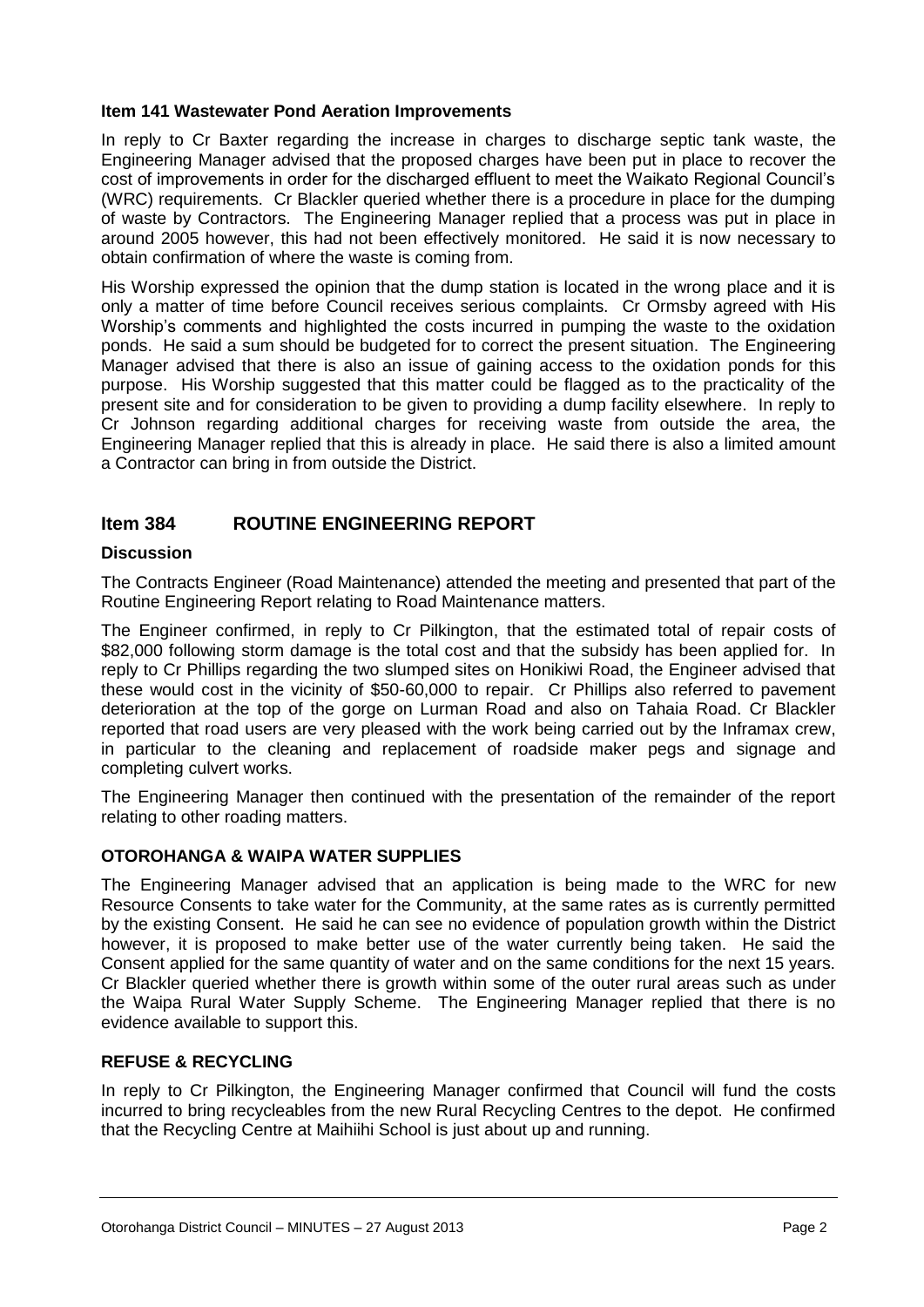#### **TV TAKEBACK**

The Engineering Manager reported that Council will be working with the Ministry of the Environment and approved recycling companies to manage the collection and recycling of unwanted analogue televisions following the forthcoming switch to digital only broadcasting. He said the Ministry of the Environment will meet 80 percent of the cost of such collection and recycling for up to a certain number of televisions in each District. A residual cost does however, remain which for this District would be \$5 per television. The Engineering Manager reported that funding is available from accumulated Waste Minimisation funds and in order to maximise the efficiency of this programme, Council could meet the \$5 cost.

#### **Resolved**

That the Routine Engineering report be received.

#### **Cr Pilkington / Cr Prescott**

#### **CIVIL DEFENCE**

The Environmental Services Manager introduced Mr Martin Berryman, the newly appointed Emergency Management Officer under the Joint Services Agreement this Council has with Waipa and Waitomo District Councils. He said Mr Berryman has previously had a long service in the NZ Fire Service.

#### **Item 385 LOAN RAISING 2013/14**

#### **Discussion**

The Finance & Administration Manager presented a report informing Members that Council is required to pass a resolution authorising loan raising for the current financial year. He said Council still retains a floating facility of \$3M with Westpac bank. The Finance & Administration Manager reported that long term fixed interest rates have gone up. He said Council will not have to raise any further debt for the next three years based on current debt maturities.

#### **Resolved**

That

- 1. Pursuant to the Local Government Act 2002, Council resolves to authorise the Chief Executive to borrow up to \$4,000,000 for a term not exceeding thirty years, secured against the rates revenue of the District, and targeted rates as provided for in the Debenture Trust Deed.
- 2. The purpose of the loan shall be to refinance existing debt.
- 3. Council delegates to the Chief Executive the authority to determine:
	- the coupon rate;
	- the period of interest payments;
	- the maturity date;
	- any other terms and conditions necessary for the issuing of security and for compliance with the Local Government Act, any other applicable Act, the security, and the Register and Paying Agency Agreement, and to issue such debenture stock with a face value sufficient to yield the sum \$4,000,000 and execute such; and
- 4. To give one or more certificates in respect thereof for the purposes of the Local Government Act.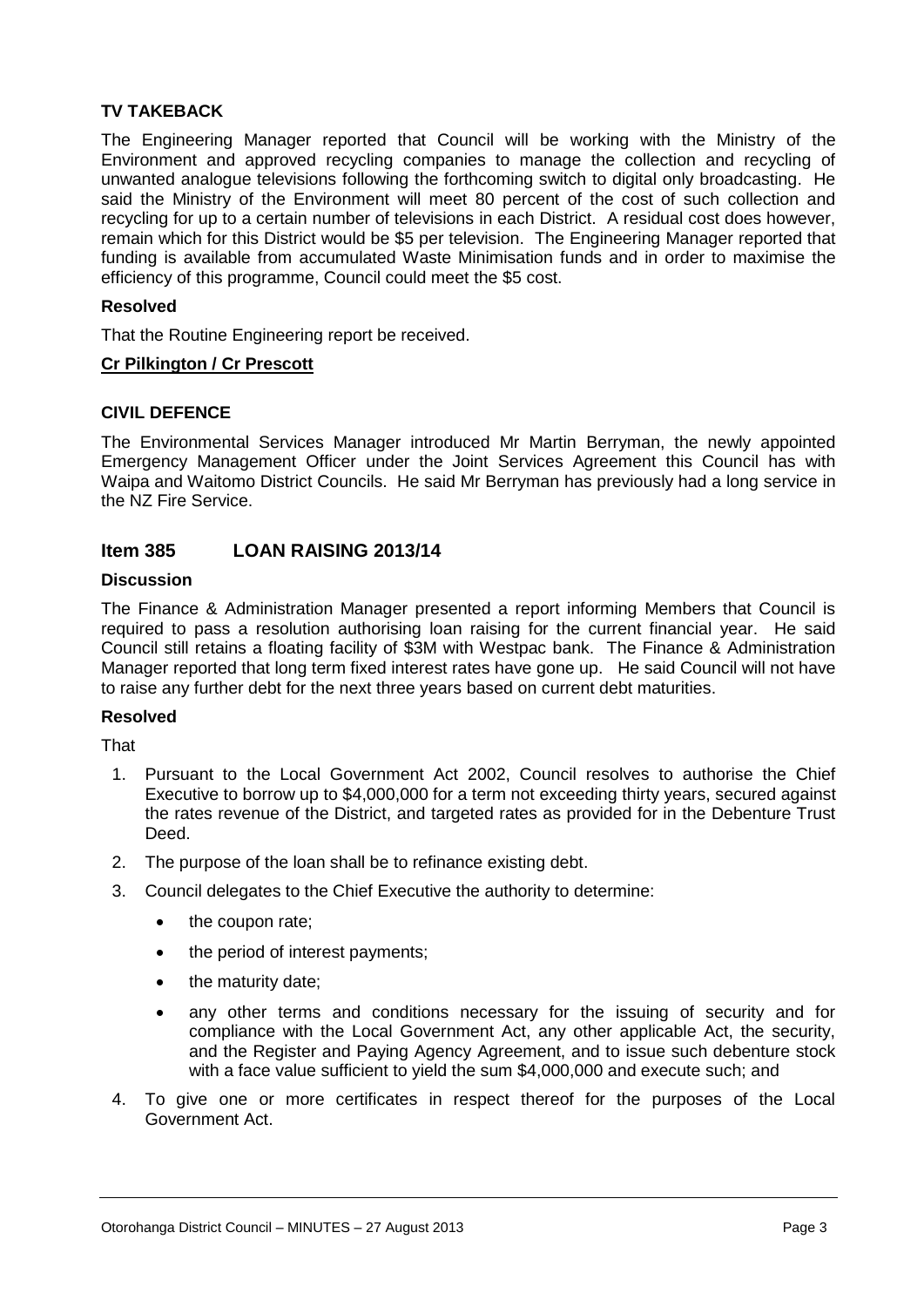5. And further that, in authorising this borrowing, Council has considered the risks and benefits associated with the proposal and is satisfied that the proposed borrowing complies with Council's Liability Management Policy.

#### **Cr Phillips / Cr Baxter**

#### **GENERAL**

#### **WAIPA RIVER CATCHMENT LIAISON SUB-COMMITTEE**

Cr Johnson reported on his attendance at a meeting of the Waipa River Catchment Liaison Sub-Committee held last week. He said it is intended that only two meetings of the Sub-Committee be held this year due to the forthcoming local body elections in October. Cr Johnson advised that a 'think tank' has been formed for input at in-between meetings to implement the Waipa River Catchment Plan project. He outlined the issues to be considered, one or two being – priority, scale and location of remedial works, build partnerships with Iwi and stakeholders, review environmental monitoring and road map for the protection and restoration of the Waipa River.

#### **HEALTHY RIVERS**

Cr Johnson reported that a meeting with Stakeholders is to be held this week. The Chief Executive advised that Members are welcome to attend. It is envisaged that this will be a big meeting however, it is important that Local Government has a presence there. Members were informed that there will be a variety of stakeholders in attendance at the meeting.

#### **REWAREWA RESERVE**

Cr Johnson reported that matters relating to the Rewarewa Reserve are a 'work in progress' however, issues are very close to being resolved. He said a substantial amount of good work has been undertaken and he is impressed with the co-operation of all those involved.

#### **OTOROHANGA COMMUNITY**

Cr Prescott said he is disappointed with the recent graffiti and tagging being carried out around the Community.

#### **BEATTIE HOME**

Cr Ormsby reported that plans are being finalised for the Beattie Home extension project costing approximately \$1.5M. He said a Consent will be lodged with Council in the near future and that the Beattie Home representatives will be looking for moral support from Council.

#### **PROPOSED SPORTS CENTRE**

Cr Ormsby informed Members that a meeting of invited persons will be held on 9 September 2013 at 5.30pm at the Wintec Centre to have discussion on the possibility of a multi-purpose sports centre being established. He said this will be an opportunity to identify current assets and for the various sporting codes to communicate and to look to the future.

His Worship reported that Sport Waikato is currently undertaking a Regional Asset stocktake. He said there are three categories of facilities - national, sub-region and local. He said the proposal would include the combining of some fragile sports in a way that costs will be shared to provide a local complex to cater for the various sporting codes.

#### **NORTH KING COUNTRY DEVELOPMENT TRUST**

Cr Phillips reported that the Trust has funding available for young people to obtain mentoring for business opportunities. He said the funding is available over the former Waitomo Power Board area and is available by way of a grant or loan facility.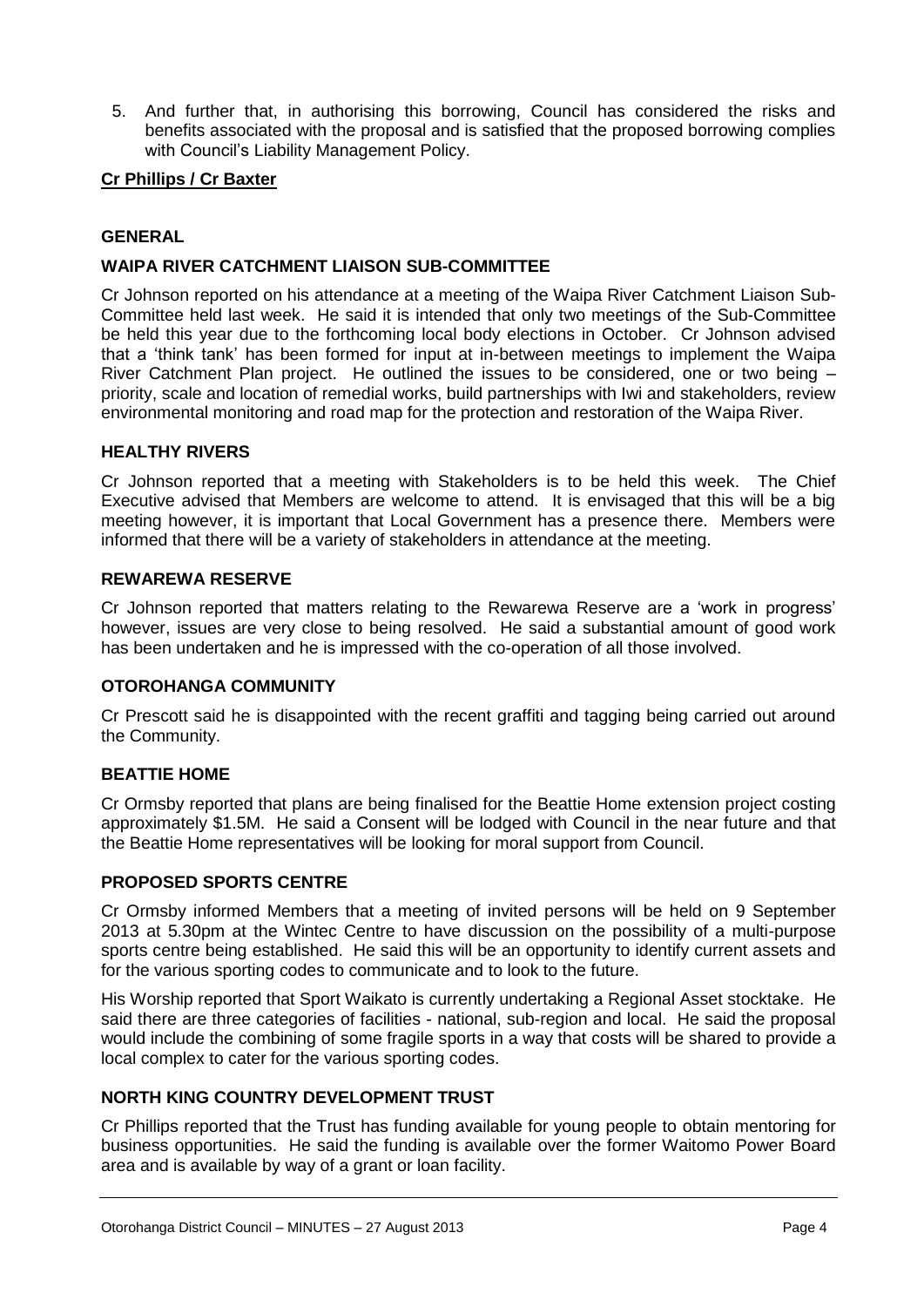#### **ANIMAL CONTROL**

Cr Phillips raised the matter of shared services in the future with Waipa, Waitomo and Otorohanga District Councils for the provision of Animal Control activities. The Chief Executive replied that, at some time in the future opportunities may be available for this to be considered.

#### **KAWHIA COMMUNITY – PUBLIC MEETING**

Cr Pilkington informed Members of a public meeting to be held this Saturday 31 August 2013 at 2.30pm in the Kawhia Community Hall with the aim of 'Keeping our Community Safe'. She said His Worship will be chairing the meeting. Cr Pilkington further advised that the intention of the meeting is to inform the public of what has been achieved and where to now.

#### **AUCKLAND CITY**

Cr Baxter informed Members of a TV article on whether Auckland is sucking the life out of the remainder of NZ. He said email response to this question was 73 percent in agreement.

#### **DISTRICT PLAN APPEAL**

The Environmental Services Manager informed Members that the District Plan appeal process is on track but going disappointingly slowly. He said the appeal process has been tied down on the issue of landscape and may progress to a Court hearing. In reply to Cr Pilkington regarding a peer review of the methodology used, the Environmental Services Manager replied that it had been necessary to start again from scratch to develop a new methodology. His Worship confirmed that the bulk of the Plan is currently operative.

#### **REGIONAL POLICY STATEMENT**

The Environmental Services Manager reported that a meeting on appeals to the Regional Policy Statement will be held on 13 September 2013. His Worship informed the Manager that a Zone 2 meeting is to be held in Taupo on that day.

#### **ANIMAL CONTROL CONTRACT**

The Environmental Services Manager reported that the Animal Control Contract has been awarded to Otorohanga Animal Control (J Clark). He said only one tender had been received.

#### **LIQUOR CONTROL BYLAW**

Members were informed that submissions to the Liquor Control Bylaw (Liquor Ban) close this Friday and that a hearing will be required as submission in opposition have been received.

#### **MAYORS FAREWELL**

His Worship reminded Members of his farewell function to be held on 28 September 2013 and advised them that they will need to confirm their attendance with Council's Executive Assistant.

#### **HAMILTON & WAIKATO TOURISM REPORT**

The Chief Executive referred Members to the Hamilton & Waikato Tourism end of year report to Council dated June 2013. He welcomed Mrs Liz Cowan to the meeting to speak to the report as Council's representative. Cr Blackler expressed the opinion that there is opportunity for growth within the domestic tourist market. Mrs Cowan said she would like to see an opportunity given to representatives of tourism to debrief the new Council in particular on the benefits of tourism to the local community. She said Otorohanga is one of the communities benefiting from tourism and that it is an important part of our local economy.

His Worship thanked Mrs Cowan for her attendance at the meeting and for her experience and expertise in the tourism field.